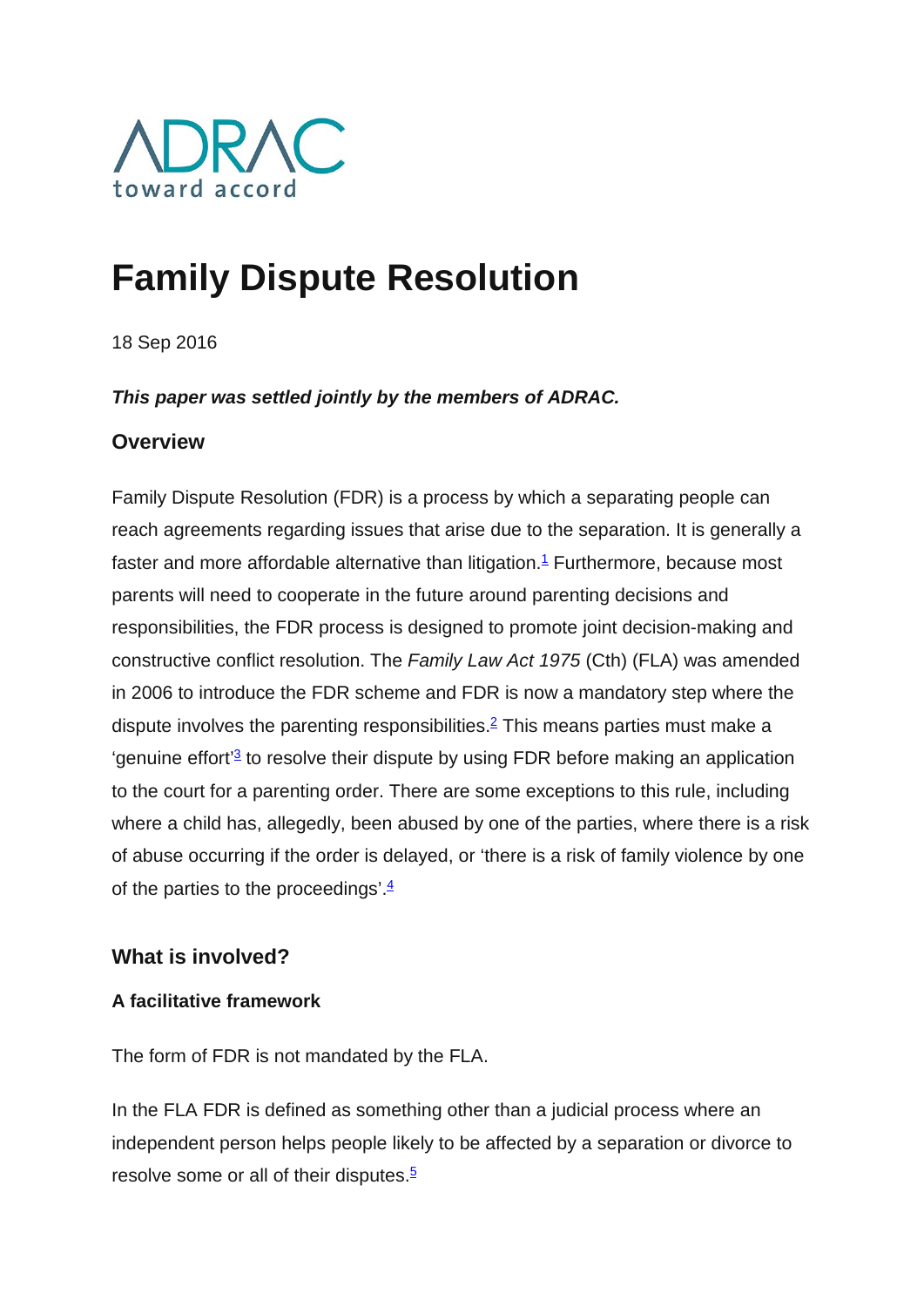FDR is usually conducted within a facilitative framework which means that the purpose is to create the opportunity for each participant to speak, to be heard and to identify and explore child focused mutually satisfactory perspectives before reaching pragmatic child focused agreements.<sup>6</sup>

### **Confidentiality**

A significant feature of FDR is the confidentiality of the process. The FDR practitioner (FDRP) cannot disclose the content of the parties' discussion without their consent except in certain circumstances – most notably to report child abuse<sup> $7$ </sup> (discussed further below).

Anything said by or to the FDRP during FDR is not admissible in court unless it involves the disclosure of abuse or risk of abuse of a child under  $18<sup>8</sup>$ 

#### **Outcomes**

The outcome of FDR is not legally binding.<sup>9</sup> However, if the parties would like their agreement to be enforceable, they may apply to the court for consent orders.<sup>10</sup>

# **The Role and Qualifications of Family Dispute Resolution Practitioners?**

### **Family Dispute Resolution practitioners**

FDR is administered by accredited FDRPs. An FDRP is an independent (and trained, see below) third party who assists the participants to reach agreement through mediation. They do not provide legal advice or render a decision. Rather, it is up to the parties to take responsibility for the content and the outcome of the process.

The FDRP must remain independent when providing information.

### **Accreditation**

Since July 2009, FDRPs must be accredited under the Accreditation Rules prescribed in the Regulations[.11](http://www.adrac.org.au/adr-mapping/family-dispute-resolution#note11) Requirements that practitioners must meet before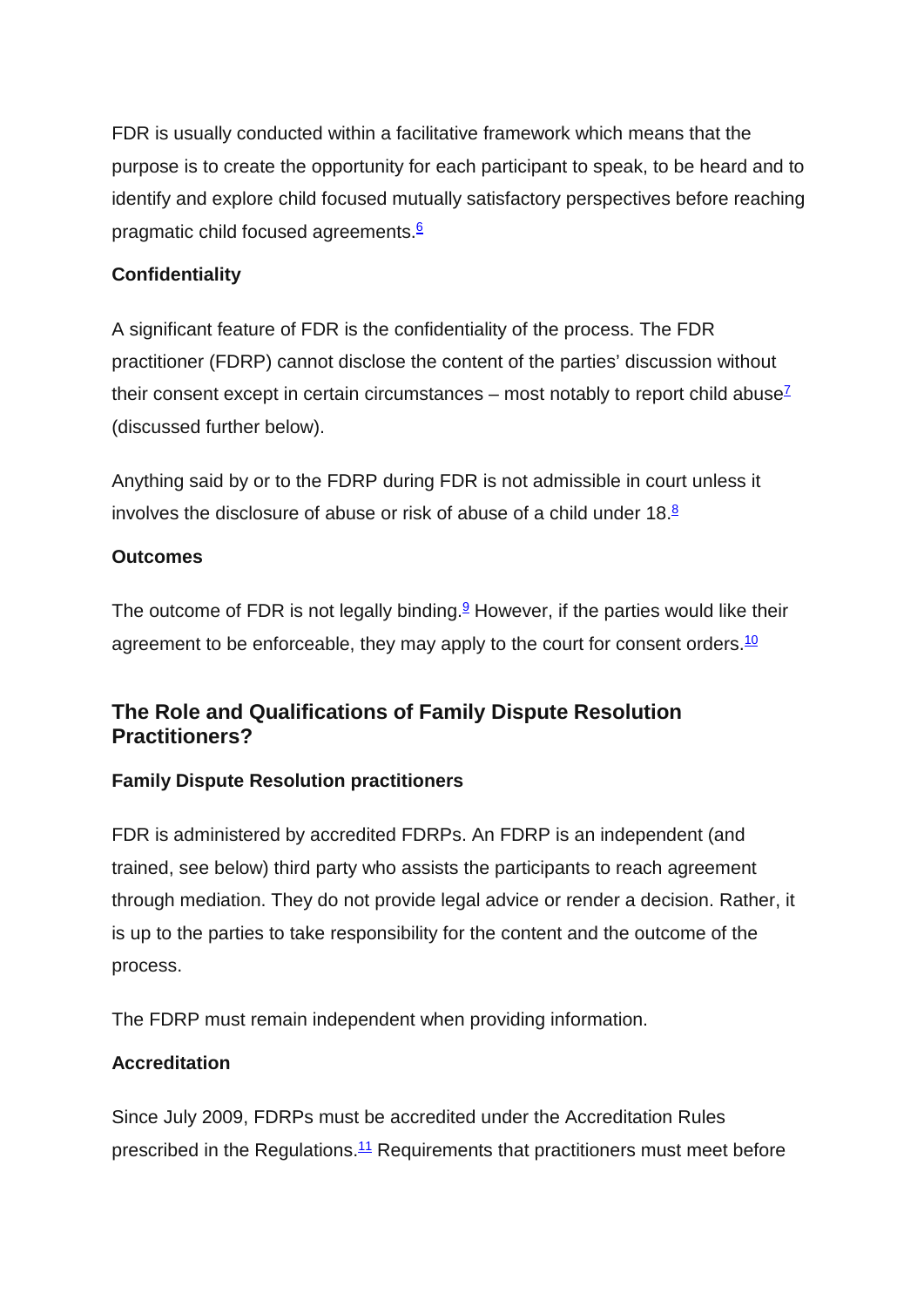they can become accredited include educational qualifications<sup>12</sup> and compliance with the relevant working with children rules. $\frac{13}{12}$ 

The Attorney-General's Department maintains [a database of registered FDR](http://www.fdrr.ag.gov.au/Search.aspx)  [providers.](http://www.fdrr.ag.gov.au/Search.aspx)

### **Certificate of participation in FDR**

If the parties in FDR wish at a later date to approach the court regarding the matters they discussed in FDR, they need to provide a certificate to the court supplied by their (registered) FDRP. A FDRP is able to issue one of five certificates: 1) the parties made a genuine effort in the FDR process; 2) it would be inappropriate to conduct FDR; 3) it would be inappropriate to continue FDR; 4) one or more parties did not attend; or 5) one or more parties did not make a genuine effort to resolve the dispute. $\frac{14}{1}$ 

# **Issues in Family Dispute Resolution**

## **What can be the implications of mandating FDR?**

As mentioned above, FDR is a mandatory step in disputes involving the parenting arrangements. The family courts do not look favourably upon a party that refuses to participate in good faith – or at all – in FDR, unless an exception applies. This means that initially the parties are not necessarily voluntary participants in the process of FDR, although of course many are likely to be willing participants regardless. FDR is only compulsory for those who wish to subsequently utilise the court processes to resolve their parenting disputes. There is, however no obligation to reach agreement in FDR. The obligation, as mentioned above, is to make a 'genuine effort' as perceived by the FDRP.

FDR was made mandatory in 2006 as part of a raft of reforms to the Family Law Act and family law system at that time. Coinciding with this reform the Government introduced a network of free FDR services throughout Australia in the form of Family Relationship Centres and the accreditation requirements of FDRPs described above.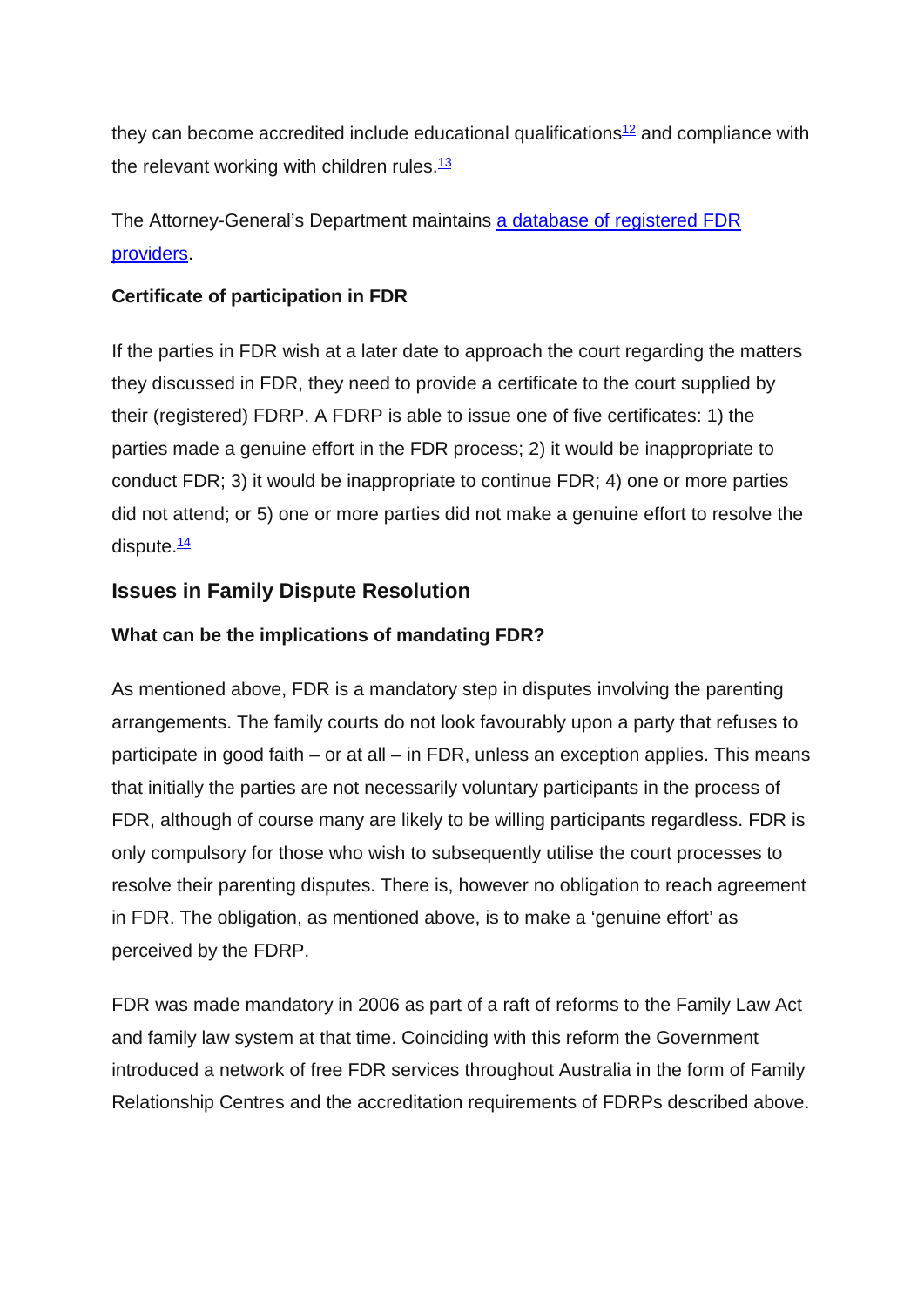The Government of the time argued for a 'cultural change' in family law, shifting dispute resolution of parenting matters away from legal and court process towards ADR processes.

The government agrees a new approach to the family law system is needed – one that …helps parents agree on what is best for their children rather than fighting in the courtroom.<sup>15</sup>

Recent large scale research carried out by the Australian Institute of Family Studies (AIFS) has examined the changing patterns of dispute resolution in family law. Prior to 2006 around 3% of separating parents utilised FDR, 11% used lawyer based negotiation and 8% used the courts. In 2014 it was found that 10% used FDR, 6% used lawyers and only 3% used courts.<sup>16</sup>

Clearly the pattern of resolving parenting disputes has changed and it is reasonable to assume the introduction of mandatory FDR and availability of low cost FDR services has contributed to this change.

However, some controversy still exists as to whether the mandating of FDR is desirable or appropriate. It is argued that, notwithstanding the identified exceptions, some parents will be disadvantaged by participating in the FDR process. Victims of family violence in particular may feel compelled to undertake FDR when it may be more appropriate they seek the assistance of an advocate, lawyer and the courts to resolve their parenting matters. In some instances, it is argued, that the FDR process may be unsafe and/or the resulting outcomes unsafe or unfair for certain clients. Polak argues that the lack of voluntary participation in FDR can lead to an imbalance in power between the parties, meaning that less powerful parties may fall under the influence of more powerful parties. $17$ 

#### **What does confidentiality contribute to Family Dispute Resolution?**

The traditional view is that the confidentiality of the process allows parties to be open and frank in resolving their dispute  $18$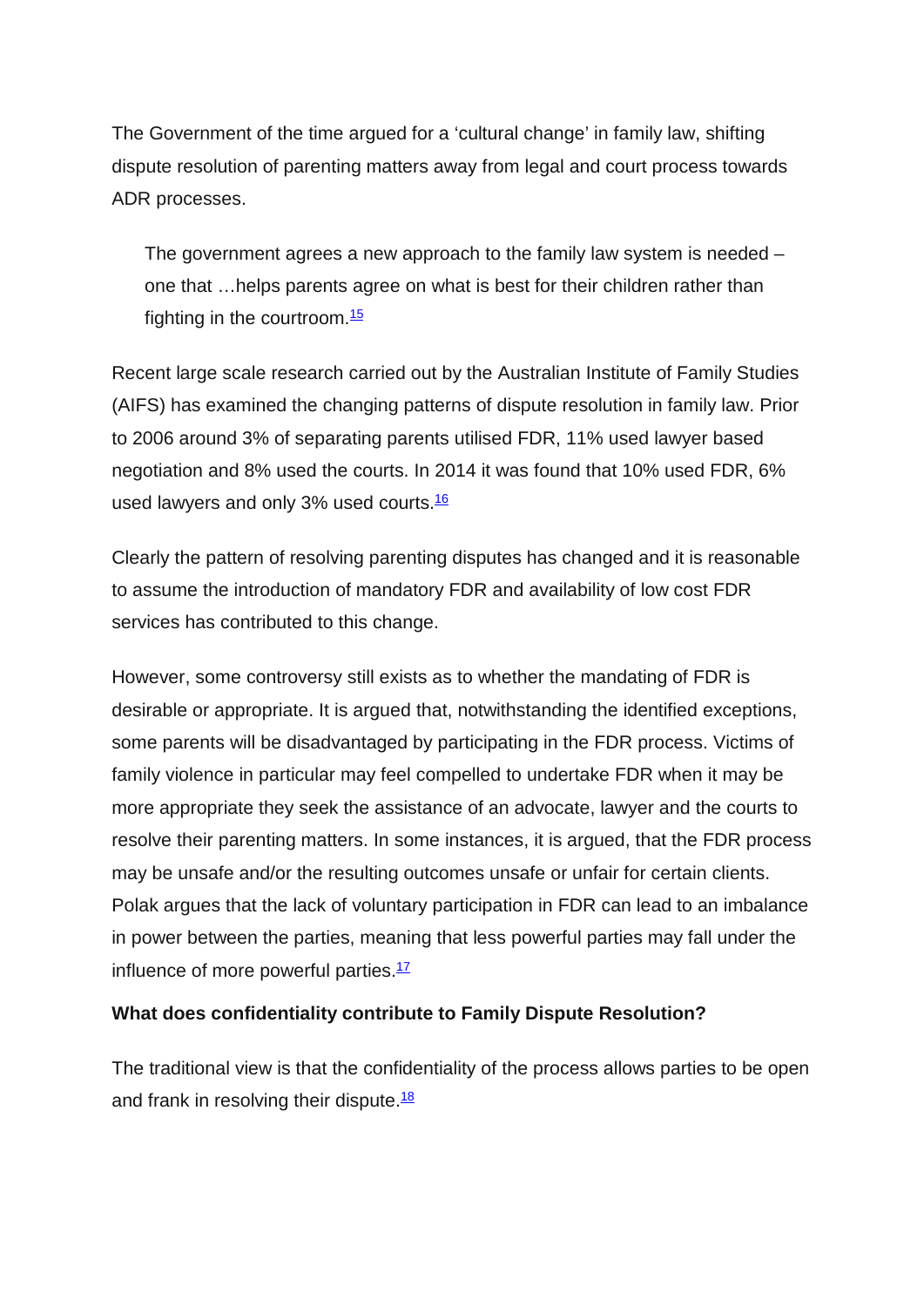There is a longstanding and continuing debate regarding the confidentiality of FDR processes. Currently a FDRP must not disclose communications made in FDR unless required to or allowed to under conditions stipulated in the Family Law Act. In practice FDRPs must disclose when they suspect child abuse and may disclose if they have reasonable belief that a number of other circumstances apply including, but not limited to: psychological or physical harm, neglect and threat to person or property.

It has been argued that FDRPs should be able and willing to disclose communications in FDR in order to protect family violence affected clients caught up in the family law system. The courts in particular might benefit from information provided and assessments made in FDR for clients who subsequently enter the court processes. Others argue that such information would be no different to that available from clients in affidavits, and any erosion of confidentiality of FDR confidentiality would inhibit disclosure in FDR.

Confidentiality of FDR processes is a very live issue within the sector at the present time and remains hotly contested.

### **What does impartiality of Family Dispute Resolution Practitioners contribute to FDR?**

Traditional definitions of mediation processes describe the mediator as an impartial or neutral facilitator. These terms are not used to describe FDR in the Family Law Act. The FDRP is described as someone who is 'independent of all of the parties involved in the process'. No mention is made of impartiality or neutrality of the FDRP with respect to the process or outcome.

The Family Law Regulations place a number of significant process and outcome obligations on FDRPs when carrying out FDR. These obligations include, where appropriate, information about parenting plans, the consideration of equal shared time, or substantial and significant time with children and that decisions made in developing parenting plans should be made in the best interests of children.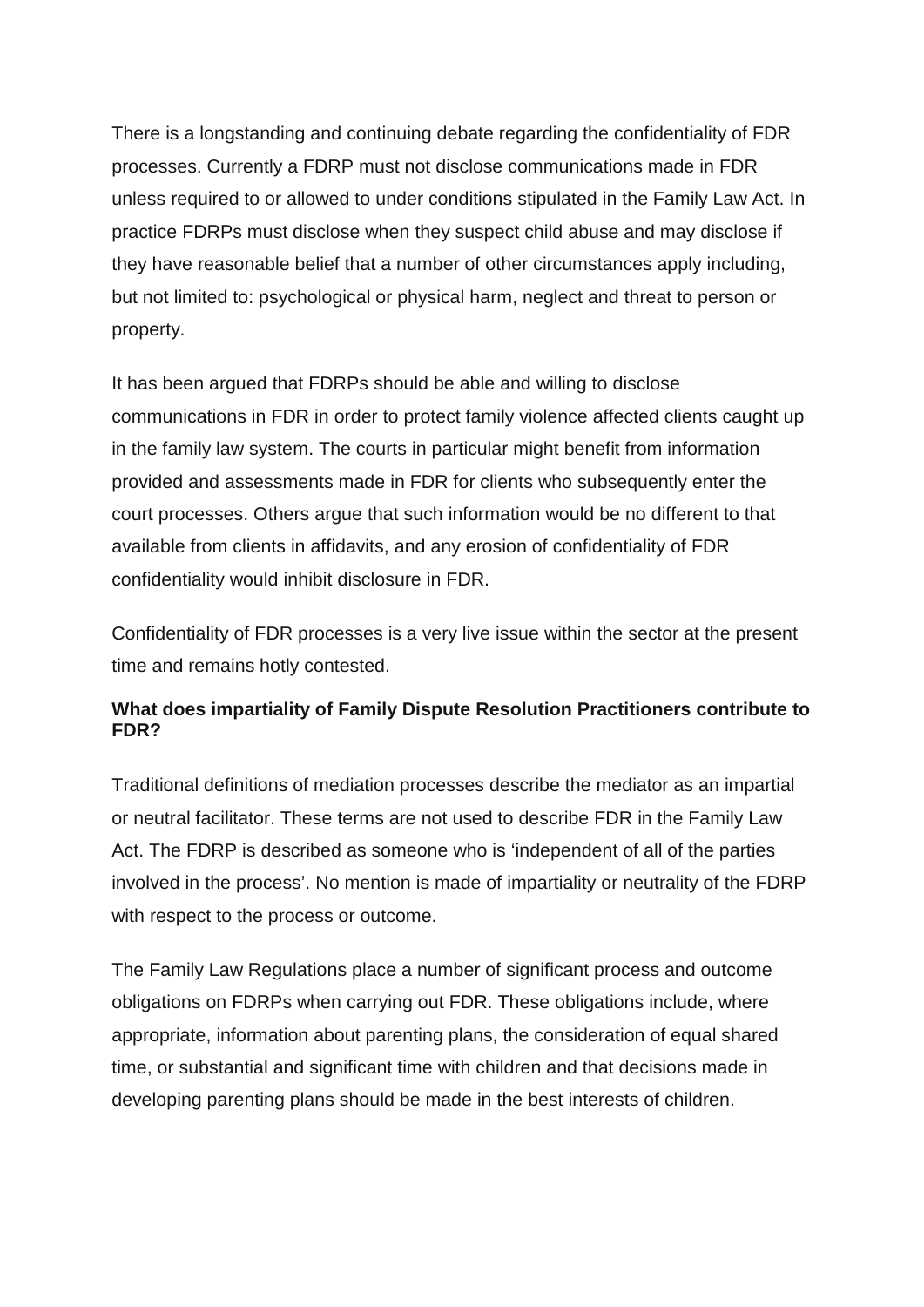Cooper and Field consider that the reporting requirements placed on FDRPs, the requirement to breach confidentiality in certain statutorily mandated circumstances, and – most significantly – the duty to issue a certificate of genuine effort, all impact upon a practitioner's ability to act impartially towards both parties.<sup>19</sup> The requirement of a FDRP to make an ongoing assessment of whether each party is making a genuine effort throughout the process, could be seen as a coercive tool. Because the certificate can have such an impact upon the later court process, this is considered to give FDRPs a substantive (even quasi-determinative) role.  $\frac{20}{20}$ 

FDRPs may provide advice about procedural matters, but not legal advice to a client 'unless the practitioner is also a legal practitioner'. Thus a legally qualified FDRP is permitted to provide legal advice when providing FDR.

NADRAC has previously defined mediation as a purely facilitative process and conciliation as a mixture of facilitative and advisory processes. If this definition is accepted, it is arguable that FDR is more closely aligned to conciliation than mediation. However, it is also likely that some FDRPs would argue that they remain facilitative most if not all of the time.

#### **How effective is FDR?**

Effectiveness in all ADR processes is an ill-defined concept - in FDR even more so. Although it is beyond the scope of this paper to explore the issue in any depth, it is important to recognise that effectiveness in FDR is complex, multifaceted and at times contradictory. A simplistic approach would focus on outcomes, in particular the resolution of presenting parenting issues and formulation of an agreed parenting plan. However, scratching just below the surface, it is necessary to consider how an outcome reflects the interests of children, keeps children safe from harm, protects relationships with parents, grandparents and between siblings and, in more contemporary frameworks, considers and reflects children's views and wishes. Furthermore, outcomes need to also consider current and future safety of adults, including how substantive outcomes keep adults safe from harm in the future.

FDRPs need to assess risk and suitability of FDR. An effective outcome might be to identify safety issues and explicitly deny FDR service (and refer clients on to more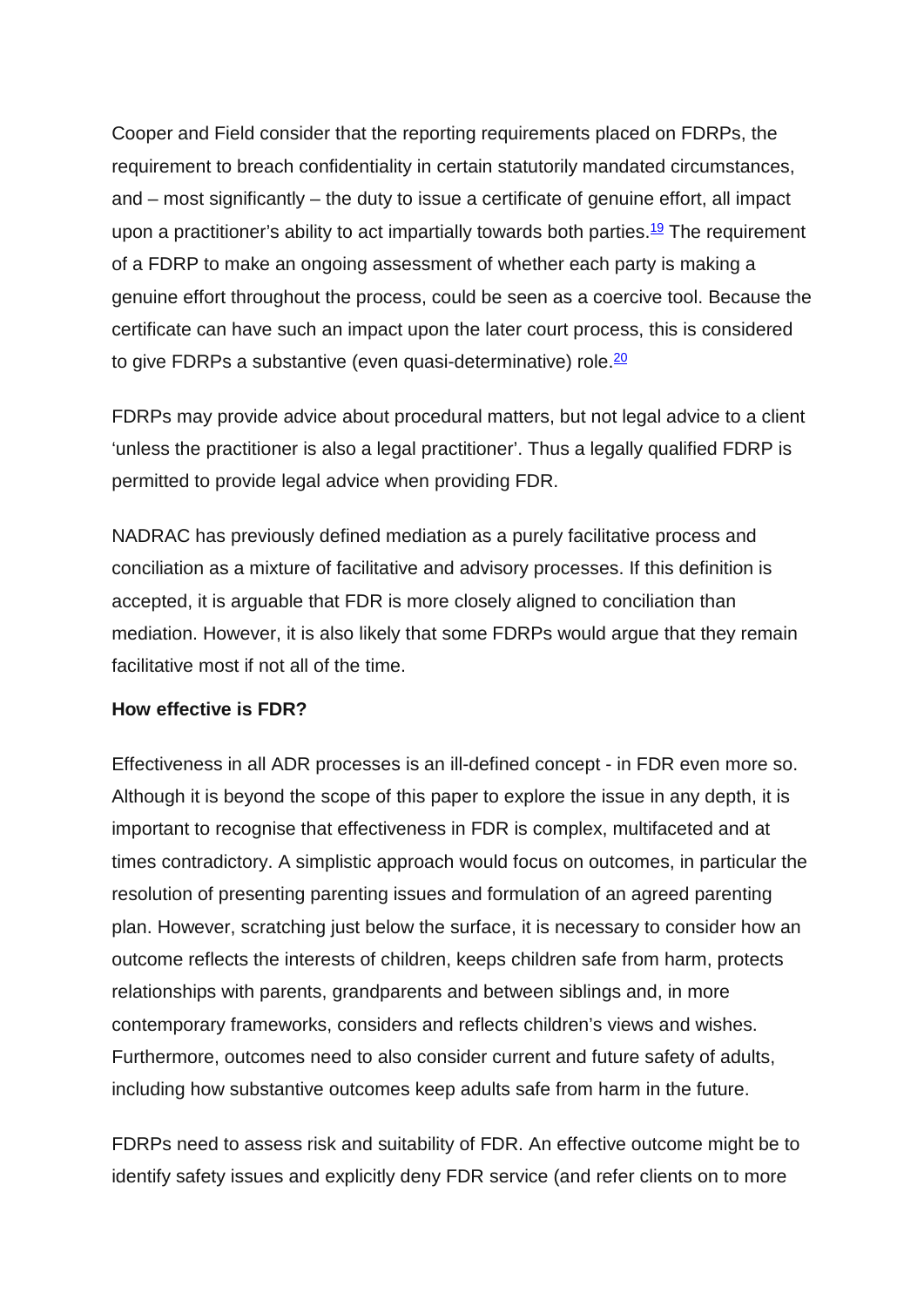appropriate services). In some situations, clients requesting FDR may be assessed as unable to look after their own or their children's self-interests – perhaps due to depression or an unwillingness to accept the ending of a relationship. In such situations screening out of FDR or ceasing service during FDR might be the most appropriate outcome. Effectiveness in such situations is a function of the quality of the assessment and referral process, not the dispute resolution process.

Notwithstanding these complexities, research over many years into the outcomes and process of ADR in family law have generally demonstrated positive results. It is arguable that the 2006 family law reforms and the consequent impact upon the practice of FDR required a re-examination of effectiveness. Clients are now more likely to feel compelled to attend FDR, thus drawing into the service a new cohort of separating parents who might not have otherwise selected to undertake FDR. Simultaneously, FDRPs may have shifted their model of ADR from a purely facilitative process towards a more advisory or conciliatory one.

AIFS has undertaken a number of large studies examining the impact of the 2006 reforms on the experiences of separating parents engaging with the broader family law system. $21$  In multiple samples across a number of years it was found that around 40% of parents who attended FDR reached parenting agreements. Between 20% and 40% were issued with certificates. Although it is not clear which certificates were being issued, associated analysis found those issued with certificates were more likely to be concurrently experiencing family violence. This would suggest that a large proportion of these clients were being issued with inappropriate certificates and thus were being screened out of FDR.

The same research found that the majority of separated parents who utilised FDR services to resolve their parenting matters report a positive experience of the process.

At the post-separation level, over 70% of FRC and FDR clients said that the service treated everyone fairly (i.e. practitioners did not take sides) and over half said that the services provided them with the help they needed. This can be considered to be a quite high level of satisfaction, given that these situations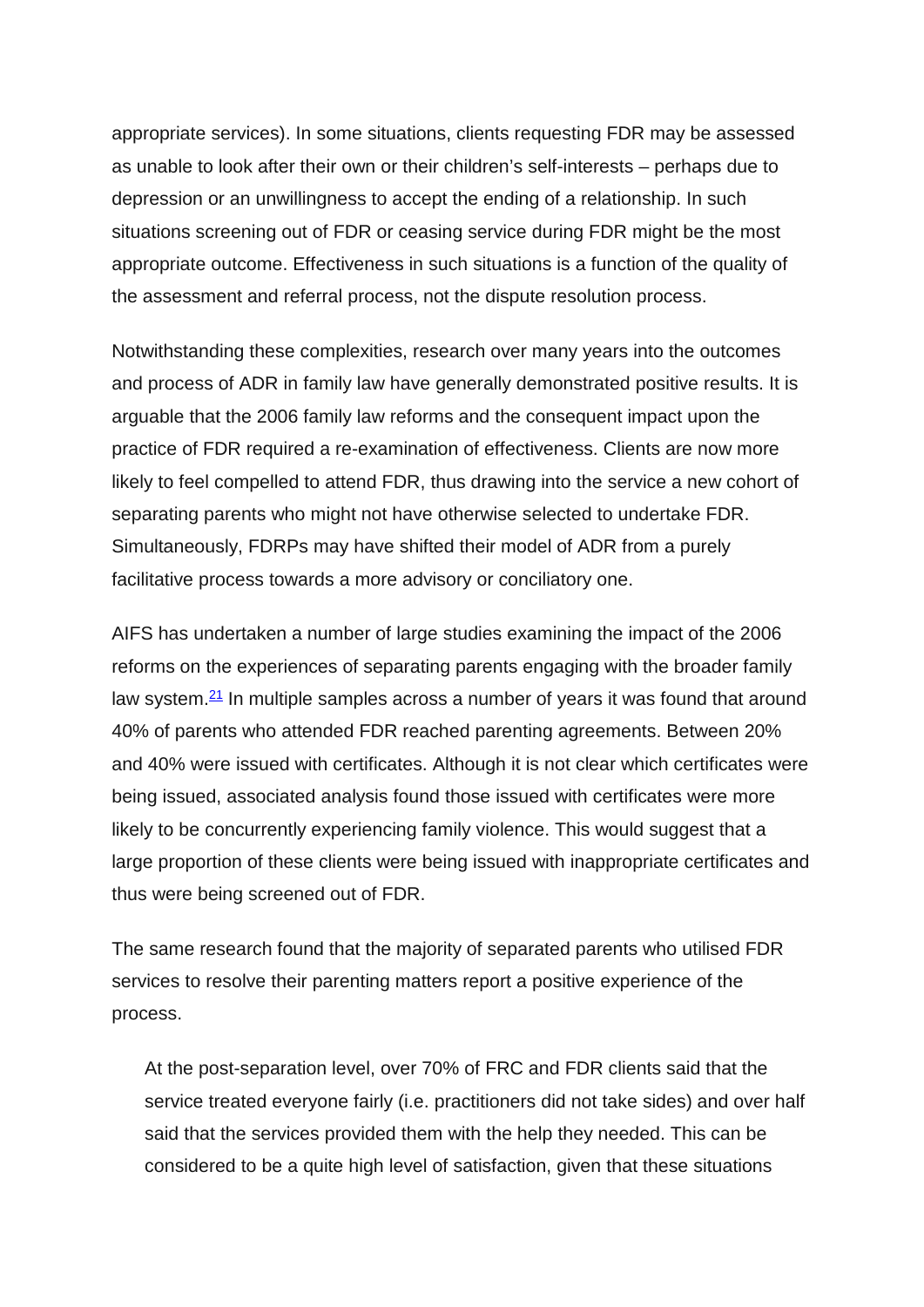often involve strong emotions and high levels of conflict, and usually lack easy solutions<sup>22</sup>

More recently, in order to evaluate the impact of the 2012 reforms of the Family Law Act (which focussed mainly on family violence) the AIFS sampled two large cohorts of separated parents – in 2012 (N=6119) and 2014 (N=6079).<sup>23</sup> In the 2014 sample, of those who had sorted out their parenting issues via FDR, 83% reported they had the opportunity to put their side forward in the process, compared to 70% of those who used lawyers to negotiate a settlement and 55% of those who used the court. Comparatively high percentages of these FDR clients also reported that the process had worked for them (74%) and that the needs of their children were adequately considered (87%).

#### **What are the considerations regarding the appropriateness of FDR when there is family violence?**

Family violence is prevalent amongst the separating population. Kaspiew et al.  $(2015)^{24}$  found that just over 25% of separating parents experience physical violence and an additional 39% emotional abuse prior to separation. The incidence of family violence in FDR clients is even higher with a similar amount reporting physical abuse but over 70% reporting emotional abuse. $25$  Settlement rates are lower for family violence affected clients. Kaspiew et al. (2015) found that 37% of family violence affected cases reached a parenting agreement in FDR compared to 53% of cases with no background of family violence.

Clearly many family violence affected clients are presenting to FDR, many are being judged as appropriate and many are achieving parenting agreements (albeit at a lower rate than those with no history of violence). Many are also happy with the way their family violence issues were dealt with by the FDRP and furthermore this satisfaction rate is identical to those that used lawyers to sort out their parenting issues and higher than those who used court processes.<sup>26</sup>

However, there remains disagreement within the sector as to the appropriateness of FDR for cases affected by family violence. The FLA identifies the presence of family violence as an exception to the requirement to attempt FDR and FDRPs are required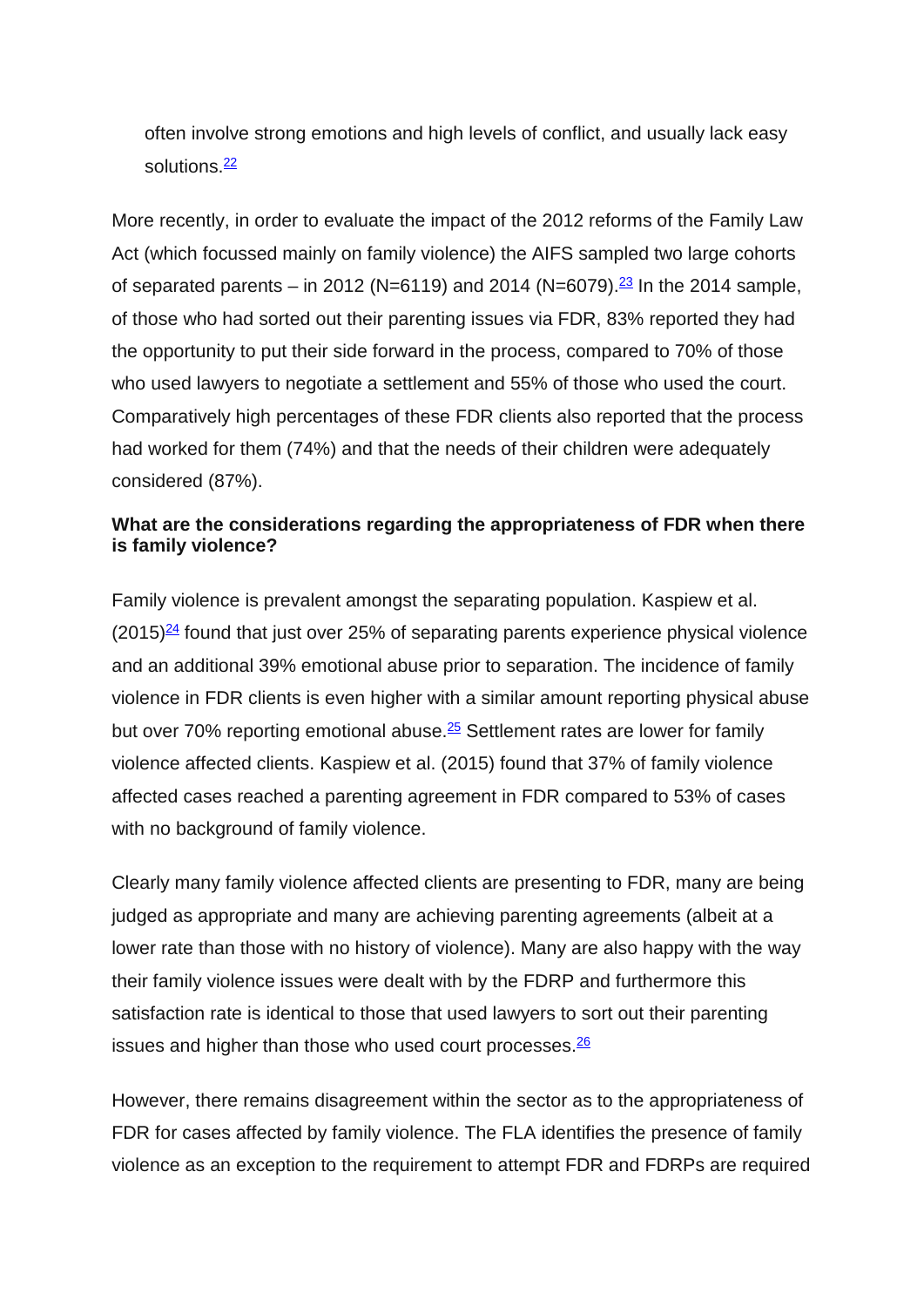to identify family violence cases they judge as inappropriate for FDR and issue the relevant certificate.

It is argued that victims of family violence who are unlikely to be able to participate effectively in the FDR process, will be subjected to further abuse and trauma during the FDR process and will end up with parenting arrangements that will be unsafe for themselves and the children. It is similarly argued that perpetrators are unsuited to participate in a facilitated dispute resolution process and are unlikely to comply with outcomes that result.

Proponents of FDR argue that many family violence affected clients can be provided with a safe and affective FDR process. They point to adaptions to the process that can accommodate the special needs of family violence affected clients. Examples include shuttle FDR (where the clients are kept in separate rooms), lawyer assisted processes, specialist support workers for victims, and various FDR process controls.

The decision as to what level and type of family violence renders a case unsuitable for even a modified FDR process remains ill-defined and controversial.

- 1. Federal Circuit Court of Australia, 'Reaching [an agreement without going to court'.](http://www.federalcircuitcourt.gov.au/wps/wcm/connect/fccweb/family-law-matters/family-dispute-resolution/)
- 2. *Family Law Act 1975* (Cth), s 60I(7).
- 3. *Family Law Act 1975* (Cth), s 60I(1).
- 4. *Family Law Act 1975* (Cth), s 60I(1).
- 5. *Family Law Act 1975* (Cth), s 10F.
- 6. M Brandon, 'Preserving a facilitative process in family dispute resolution' (2009) 20 ADRJ 172.
- 7. *Family Law Act 1975* (Cth), s 10H.
- 8. *Family Law Act 1975* (Cth), s 10J.
- 9. Relationships Australia, ['Family Dispute Resolution Process'.](http://www.relationships.org.au/what-we-do/services/family-dispute-resolution/family-dispute-resolution-process)
- 10. Federal Circuit Court of Australia, 'Reaching an agreement without going to court', above n 1.
- 11. *Family Law Act 1975* (Cth), s 10A(1)(b). See the *Family Law (Family Dispute Resolution Practitioners) Regulations 2008*  $(Cth)$ .
- 12. *Family Law (Family Dispute Resolution Practitioners) Regulations 2008* (Cth), reg 4.
- 13. *Family Law (Family Dispute Resolution Practitioners) Regulations 2008* (Cth), reg 5.
- 14. *Family Law Act 1975* (Cth), s 60I(8). A template certificate is found in Schedule 1 of the *Family Law (Family Dispute*